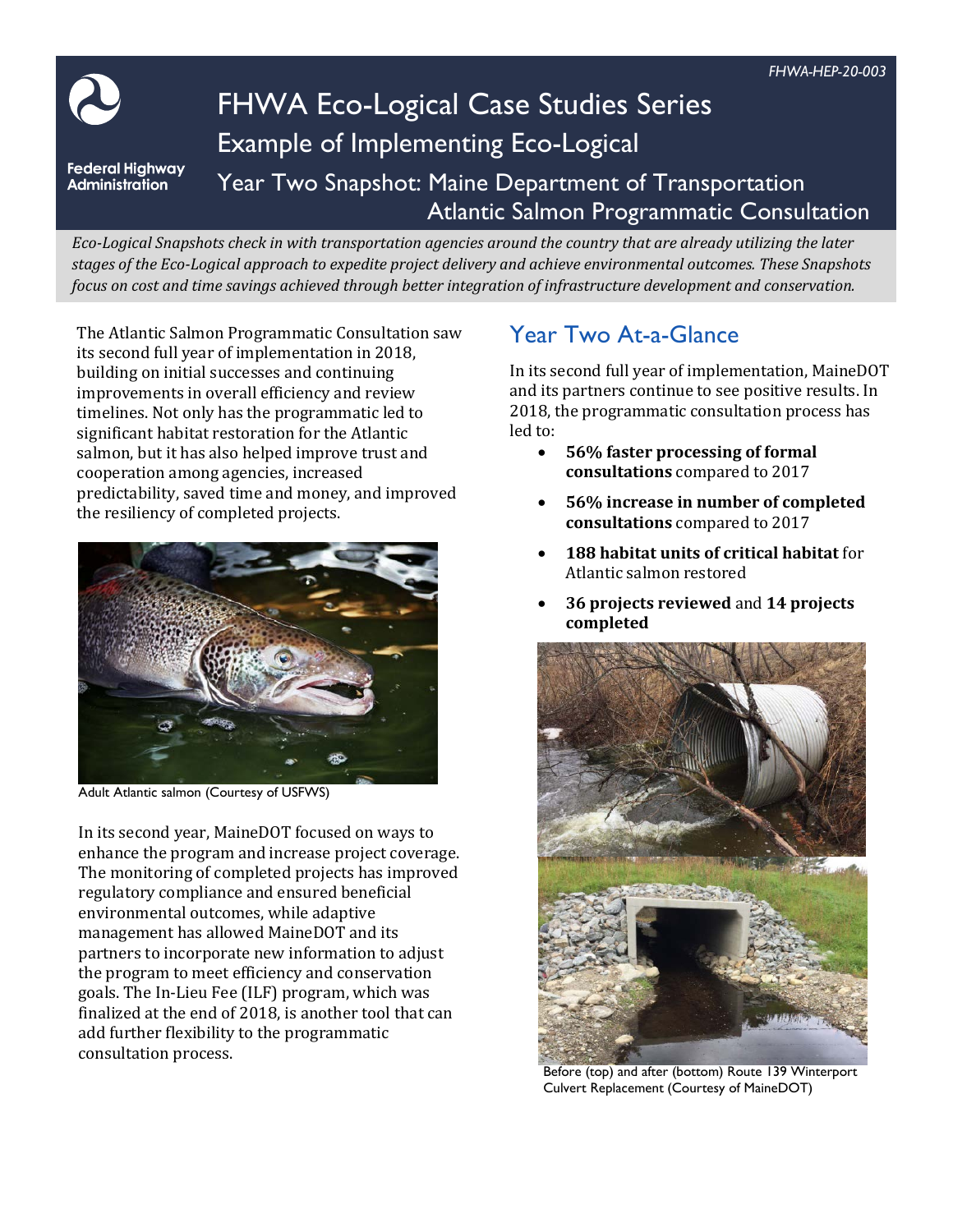# Growth in the Right Direction

Entering into its second year, the programmatic consultation has continued to meet the following goals:

- Decrease permitting time
- Improve predictability
- Reduce costs and duplicative efforts
- Foster resource agency partnerships
- Improve outcomes for Atlantic salmon and critical habitat
- Improve highway asset resiliency and safety

It has also allowed MaineDOT to further implement all facets of the Eco-Logical approach including:

- Post-construction monitoring
- Adaptive management
- Compensatory mitigation using an in-lieu fee (ILF) program



Before (top) and after (bottom) Pembroke Stream Bridge replacement (Courtesy of MaineDOT)

#### *Project Monitoring Update*

Monitoring of completed projects helps MaineDOT ensure improved regulatory compliance and environmental outcomes. In 2018, two culvert replacement projects, completed in 2017, were monitored to help identify potential issues with water flow, stream substrate composition and stability, and sediment deposition.

MaineDOT conducts all monitoring using internal staff, and is satisfied with results from the 2017 sites so far. Each replacement project will continue to be monitored for five years following construction.

## *Applying Adaptive Management*

Adaptive management allows MaineDOT and its partners to ensure all actions maintain the established efficiency and conservation goals through:

- Incorporating new information
- Allowing for real-time program adjustments
- Providing a platform for updating monitoring protocols and avoidance and minimization measures (AMMs)

In 2018, adaptive management was employed for the first time, due to data showing elevated pH levels in grout bag construction projects. Based on this data, an AMM was added that limits the use of grout bags under the programmatic. New Best Management Practices (BMPs) have been proposed to align the impacts with the original biological assessment (BA). These procedures need to be tested in a stream without Atlantic salmon before being implemented in the 2019 construction season.

### *Timelines Shorten as Efficiency Improves*

Under the programmatic consultation, **36 projects were reviewed for consistency in 2018**  (compared to 23 projects reviewed in 2017 and only approximately 7 annually prior to the programmatic consultation). Timelines also improved in 2018; **100% of consultations surpassed initial review goals,** compared to only 20% pre-programmatic and 96% in the first year of implementation.

The programmatic goal for informal consultations, Not Likely to Adversely Affect (NLAA) determinations, is 14 days. **Reviews for the 22 projects in this category were**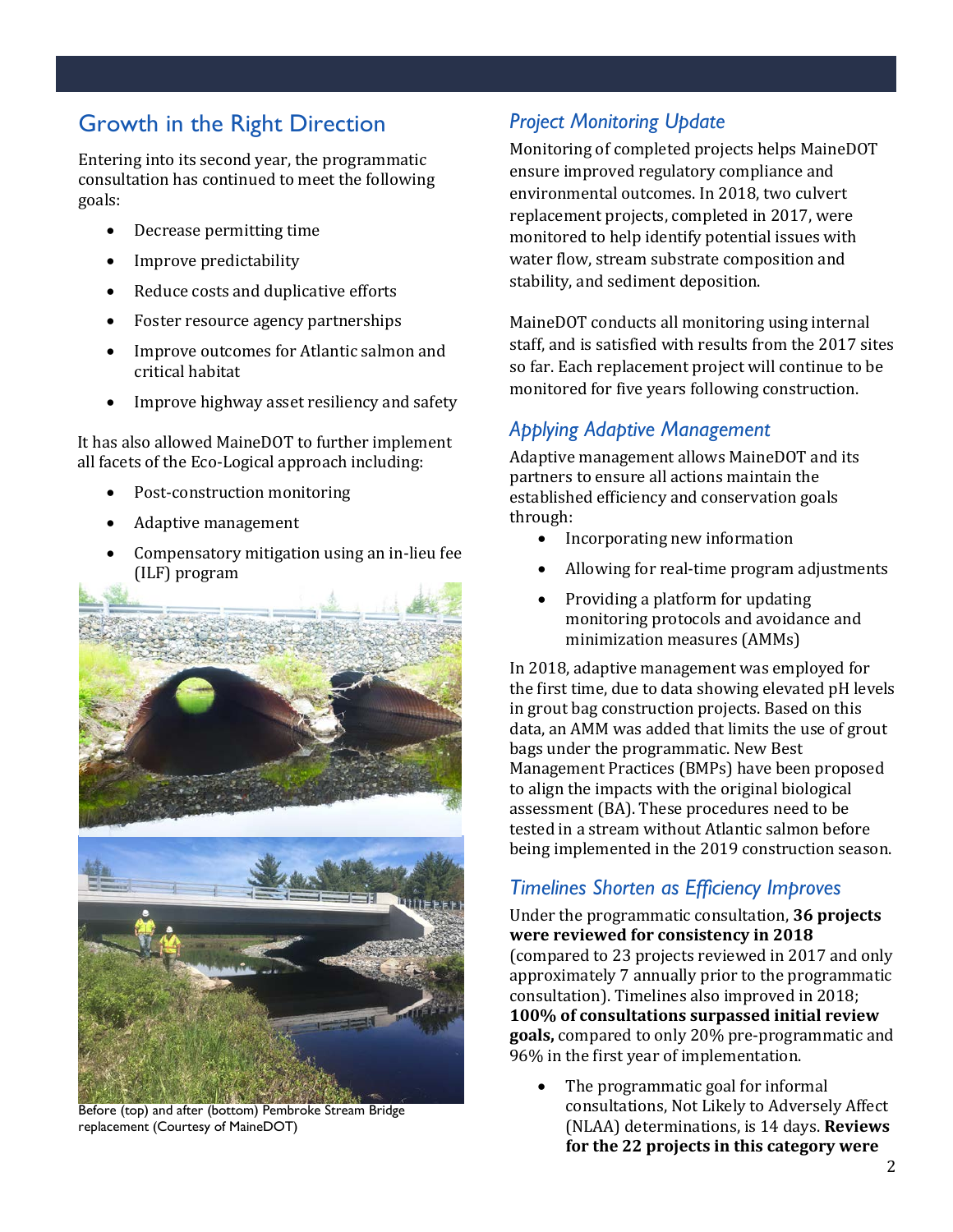**completed in an average of 3 days**. This timeframe is consistent with that of 2017.

• The goal for formal consultations, Likely to Adversely Affect (LAA) determinations, is 30 days. **The 14 projects in this category were reviewed in an average of 4 days**. This average review time is 3 days faster than in 2017.



Timeline for project reviews before and after implementation of programmatic (2017 and 2018) *(*FHWA/Volpe*)*

This improvement in efficiency is largely due to:

- Increased familiarity with the streamlined 15-page [Project Notification Form \(PNF\)](https://www.maine.gov/mdot/env/documents/MAP/Project_Notification_Form_Version_4_9-24-18u2.pdf)
- Continued early and frequent contact between MaineDOT and federal permitting agencies

### *Habitat Restoration and Improvement*

Projects completed under the programmatic consultation have led to a total of nearly **188 habitat units, or approximately 4.65 acres, of Atlantic salmon critical habitat restored** to help meet the goals of th[e species recovery plan.](https://s3.amazonaws.com/nefmc.org/6b_Atlantic-Salmon-FINAL-RECOVERY-PLAN.pdf)

Habitat has been restored through use of the Habitat Connectivity Designs (HCDs) required under the

programmatic agreement. These designs help MaineDOT develop and construct culverts to be consistent with natural stream dimensions, profiles, and dynamics to maximize ecosystem function and habitat connectivity.

*"We've gone from really struggling on a project-byproject basis to being seen as a big restoration advocate. We're restoring an impressive amount of habitat units on a yearly basis, and we're being recognized, even in the published recovery plan for the species."*

– Patrick Dockens, USFWS

## *Maintaining Relationships*

MaineDOT has sponsored two HCD trainings (June 2017 and May 2019) for approximately 50 consultants and internal engineers. These trainings help to:

- Improve fish passage design for any stream crossing, not just those processed under the agreement
- Demonstrate a commitment to environmental obligations
- Create more consistent designs that increase predictability
- Foster trust and maintain relationships between the agencies

## *In-Lieu Fee (ILF) Program*

Compensatory mitigation banks allow project developers to pay into a mitigation fund instead of conducting mitigation activities related to their projects. Maine's [ILF program,](https://www.maine.gov/dmr/science-research/searun/programs/ilffacts.html) The Maine Atlantic Salmon Restoration and Conservation Program (ASRCP), was finalized in 2018 in partnership with USACE and USFWS and is administered by the Maine Department of Marine Resources. Although ILF is not currently being used, all parties are engaged in adapting the program to improve its utilization. The ILF is expected to create more flexibility for future mitigation projects under the programmatic.